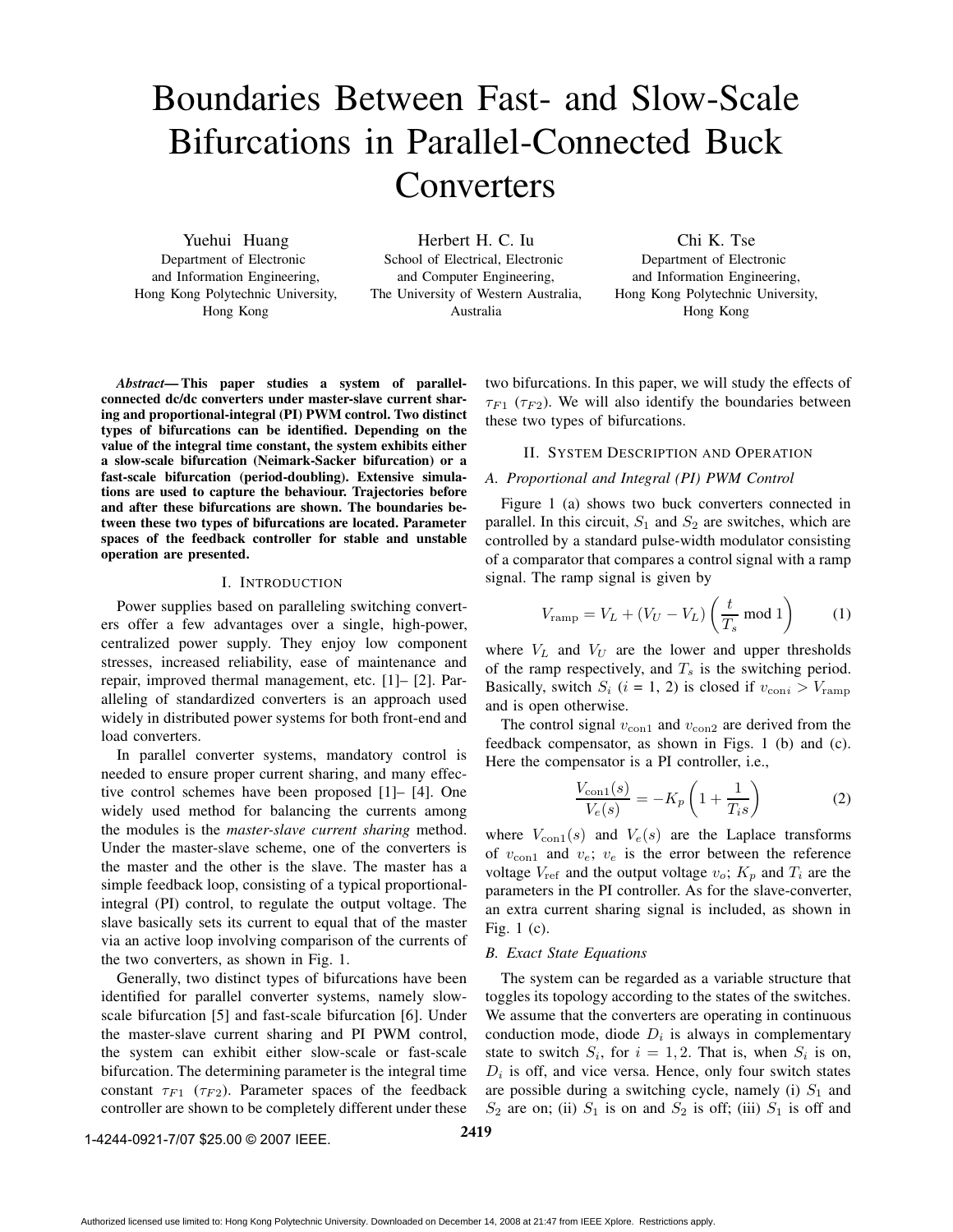

Fig. 1. Parallel connected buck converters under master-slave current sharing and PI control. (a) Converter stage; (b) controller for the master; (c) controller for the slave.

 $S_2$  is on; (iv)  $S_1$  and  $S_2$  are off. The converter stage's state equations corresponding to these switch states are generally given by

$$
\begin{aligned}\n\dot{x} &= A_1 x + B_1 E & \text{for } S_1 \text{ and } S_2 \text{ on} \\
\dot{x} &= A_2 x + B_2 E & \text{for } S_1 \text{ on and } S_2 \text{ off} \\
\dot{x} &= A_3 x + B_3 E & \text{for } S_1 \text{ off and } S_2 \text{ on} \\
\dot{x} &= A_4 x + B_4 E & \text{for } S_1 \text{ and } S_2 \text{ off},\n\end{aligned}
$$
\n(3)

where  $E$  is the input voltage,  $x$  is the state vector defined as

$$
x = [i_{L1} \ \ i_{L2} \ \ v_c]^T, \tag{4}
$$

and the A's and B's are the system matrices.

According to the feedback circuits, we can derive the control equations for  $v_{\text{con1}}$  and  $v_{\text{con2}}$ 

$$
\frac{dv_{\text{con1}}}{dt} = -K_1 \frac{dv_o}{dt} - \frac{K_1}{\tau_{F1}} v_o + \frac{K_1}{\tau_{F1}} V_{\text{ref}},\tag{5}
$$

$$
\frac{dv_{\text{con2}}}{dt} = -K_2 \frac{dv_o}{dt} - \frac{K_2}{\tau_{F2}} v_o + K_2 K_i \left(\frac{di_{L1}}{dt} - \frac{di_{L2}}{dt}\right) + \frac{K_2 K_i}{\tau_{F2}} (i_{L1} - i_{L2}) + \frac{K_2}{\tau_{F2}} V_{\text{ref}}.
$$
\n(6)

where  $K_1$  and  $K_2$  are the proportional gains,  $\tau_{F1}$  and  $\tau_{F2}$ are the integral time constants,  $K_i$  is the current sharing coefficient, and  $V_{ref}$  is the reference voltage (expected output voltage). In circuit terms,  $K_1 = R_{F1}/R_1$ ,  $\tau_{F1} =$  $R_{F1}C_{F1}$ ,  $K_2 = R_{F2}/R_2$ ,  $\tau_{F2} = R_{F2}C_{F2}$ ,  $K_i = R_F R_s/R$ , where  $R_s$  is the current sensing resistance.

Also, the output voltage  $dv_{o}/dt$  can be written as

$$
\frac{dv_o}{dt} = \frac{R}{R + r_C} \left[ \frac{dv_c}{dt} + r_C \left( \frac{di_{L1}}{dt} + \frac{di_{L2}}{dt} \right) \right]
$$
(7)

Substituting equations  $(3)$  and  $(7)$  into  $(5)$  and  $(6)$ , we obtain

$$
\frac{dv_{\rm con1}}{dt} = M_1x_1 + M_2x_2 + M_3x_3 -
$$

$$
\frac{K_1 R r_C}{(R + r_C)} \left( \frac{q_1 E}{L_1} + \frac{q_2 E}{L_2} \right) + \frac{K_1}{\tau_{F1}} V_{\text{ref}} \tag{8}
$$

and

$$
\frac{dv_{\text{con2}}}{dt} = N_1 x_1 + N_2 x_2 + N_3 x_3 - \frac{K_2 R r_C}{(R + r_C)} \left(\frac{q_1 E}{L_1} + \frac{q_2 E}{L_2}\right) + K_2 K_i \left(\frac{q_1 E}{L_1} - \frac{q_2 E}{L_2}\right) + \frac{K_2}{\tau_{F2}} V_{\text{ref}},
$$
\n(9)

where  $M_1, M_2, M_3, N_1, N_2$  and  $N_3$  are the simplified coefficients related to the circuit parameters, and  $q_1$ ,  $q_2$ are the switching functions determined by the output of the controllers, which are given by

$$
q_i(t) = \begin{cases} 1, & \text{if } v_{\text{coni}} \ge V_{\text{ramp}}, \text{ i.e., } S_i \text{ on,} \\ 0, & \text{if } v_{\text{coni}} < V_{\text{ramp}}, \text{ i.e., } S_i \text{ off.} \end{cases}
$$
 (10)

Controller equations (8) and (9), together with the power stage equation (3), form the complete set of state equations of the system. It is a fifth order system.

# III. IDENTIFICATION OF SLOW-SCALE AND FAST-SCALE BIFURCATIONS

In this section, some observed bifurcation phenomena from numerical simulations that employ an exact piecewise-switched model will be presented. The simulations are based on the state equations derived in the foregoing section. We will primarily investigate the effects of the choice of the controller's parameters  $K_1$ ,  $K_2$ ,  $\tau_{F1}$  and  $\tau_{F2}$ , which are important design parameters in practice. The following circuit parameters are used in our simulations: switching period  $T_s = 10 \mu s$ , input voltage  $E = 12V$ , reference voltage  $V_{\text{ref}} = 5V$ , ramp voltage  $V_L$ ,  $V_U$  = 3V, 8V, inductance  $L_1$  = 550 $\mu$ H,  $r_{L1}$  = 0.01 $\Omega$ , inductance  $L_2$  = 600μH,  $r_{L2}$  = 0.05Ω, capacitance C= 126μF,  $r_C$  = 0.01Ω, load resistance  $R = 0.5Ω$  and current sensing resistance  $R_s = 0.01\Omega$ . We identify two types of bifurcations, namely, slow-scale bifurcation and fast-scale bifurcation.

**2420**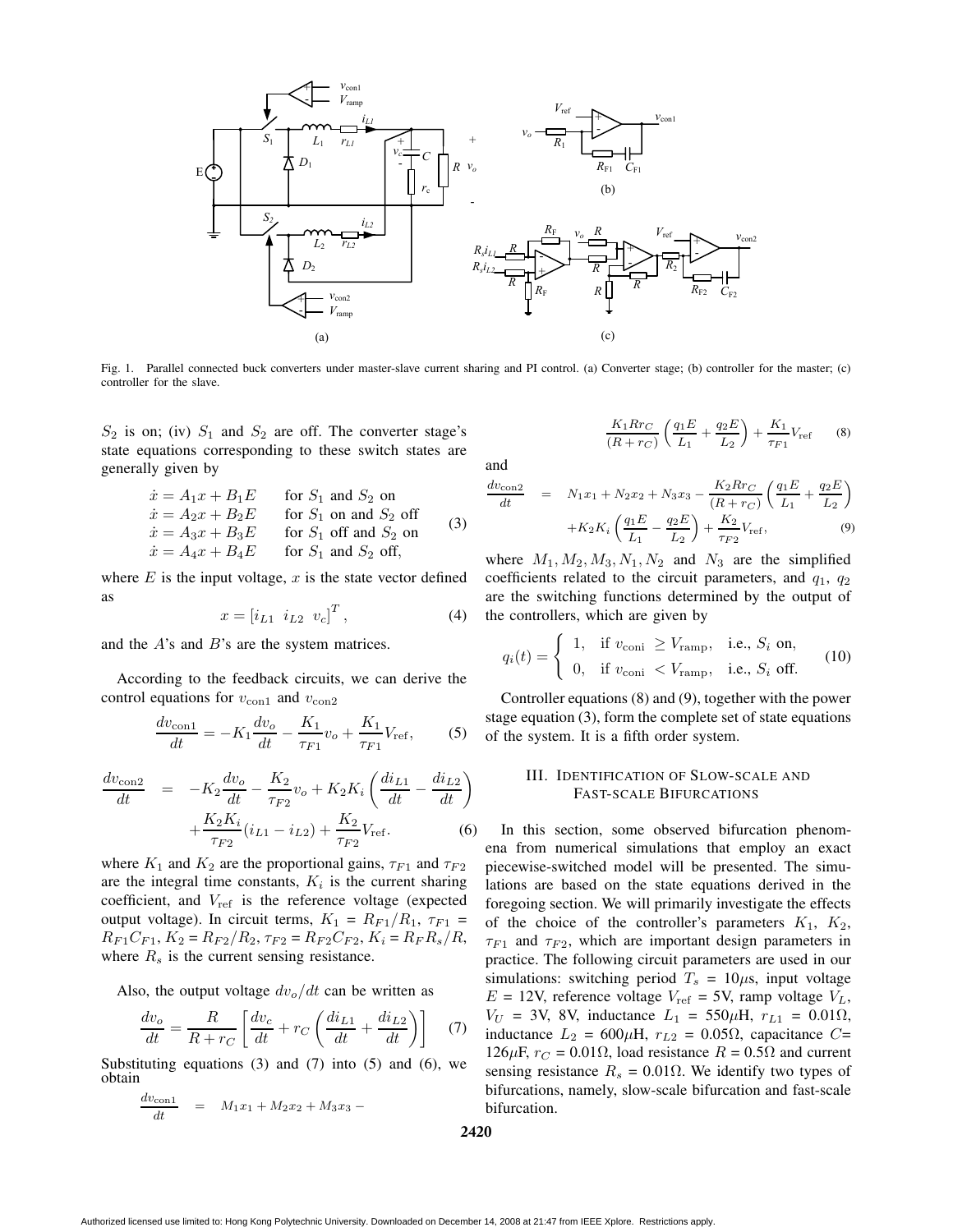

Fig. 2. 3-dimensional trajectories. (a) Stable period-1 trajectory for  $K_1 = K_2 = 1.9$ ,  $\tau_{F1} = \tau_{F2} = 0.3/\omega_0$ ,  $K_i = 1$ ; (b) quasi-periodic trajectory after the slow-scale bifurcation for  $K_1 = K_2 = 2$ ,  $\tau_{F1} = \tau_{F2} = 0.3/\omega_0$ ,  $K_i = 1$ .



Fig. 3. 3-dimensional trajectories. (a) Stable period-one trajectory for  $K_1 = K_2 = 560.5$ ,  $\tau_{F1} = \tau_{F2} = 1/\omega_0$ ,  $K_i = 1$ ; (b) period-2 trajectory after the fast-scale bifurcation for  $K_1 = K_2 = 561$ ,  $\tau_{F1} = \tau_{F2} = 1/\omega_0$ ,  $K_i = 1$ .

## *A. Slow-Scale Bifurcation*

In the simulation, we set  $K_1 = K_2$ ,  $\tau_{F1} = \tau_{F2}$  for simplicity. Normally, the PI controller will introduce a zero,  $1/\tau_{F1}$  ( $1/\tau_{F2}$ ), to the control loop, to cancel the effect of double poles of the circuit. So, we compare  $\tau_{F1}, \tau_{F2}$  with the system's inherent natural frequency  $\omega_0$ , which is defined as  $\omega_0 = 1/\sqrt{L_eC}$ . Here,  $L_e$  is the equivalent inductance of the paralleled converters. When  $\tau_{F1}$  ( $\tau_{F2}$ ) is relatively small, e.g.,  $\tau_{F1} = \tau_{F2} = 0.3/\omega_0$ , we can identify slow-scale bifurcation (Neimark-Sacker bifurcation) as we increase  $K_1$  ( $K_2$ ). The 3-dimensional trajectories of the period-1 orbit before the bifurcation and the quasi-periodic orbit after the bifurcation are shown in Fig. 2 (a) and Fig. 2 (b), respectively.

#### *B. Fast-Scale Bifurcation*

When  $\tau_{F1}$  ( $\tau_{F2}$ ) is relatively large, e.g.,  $\tau_{F1} = \tau_{F2}$  $1/\omega_0$ , we can identify fast-scale bifurcation (perioddoubling) as we increase  $K_1$  ( $K_2$ ). The 3-dimensional trajectories of the period-1 orbit before the bifurcation and the period-2 orbit after the bifurcation are shown in Fig. 3 (a) and Fig. 3 (b), respectively.



Fig. 4. Boundaries of slow-scale and fast-scale bifurcations for  $K_i = 1$ . The dash line shows the boundary between the two types of bifurcation.

#### *C. Boundaries Between the Two Types of Bifurcation*

From the above simulations, we know that two types of bifurcation will occur in the parallel-connected buck converters under PI control. Computer simulations reveal

**2421**